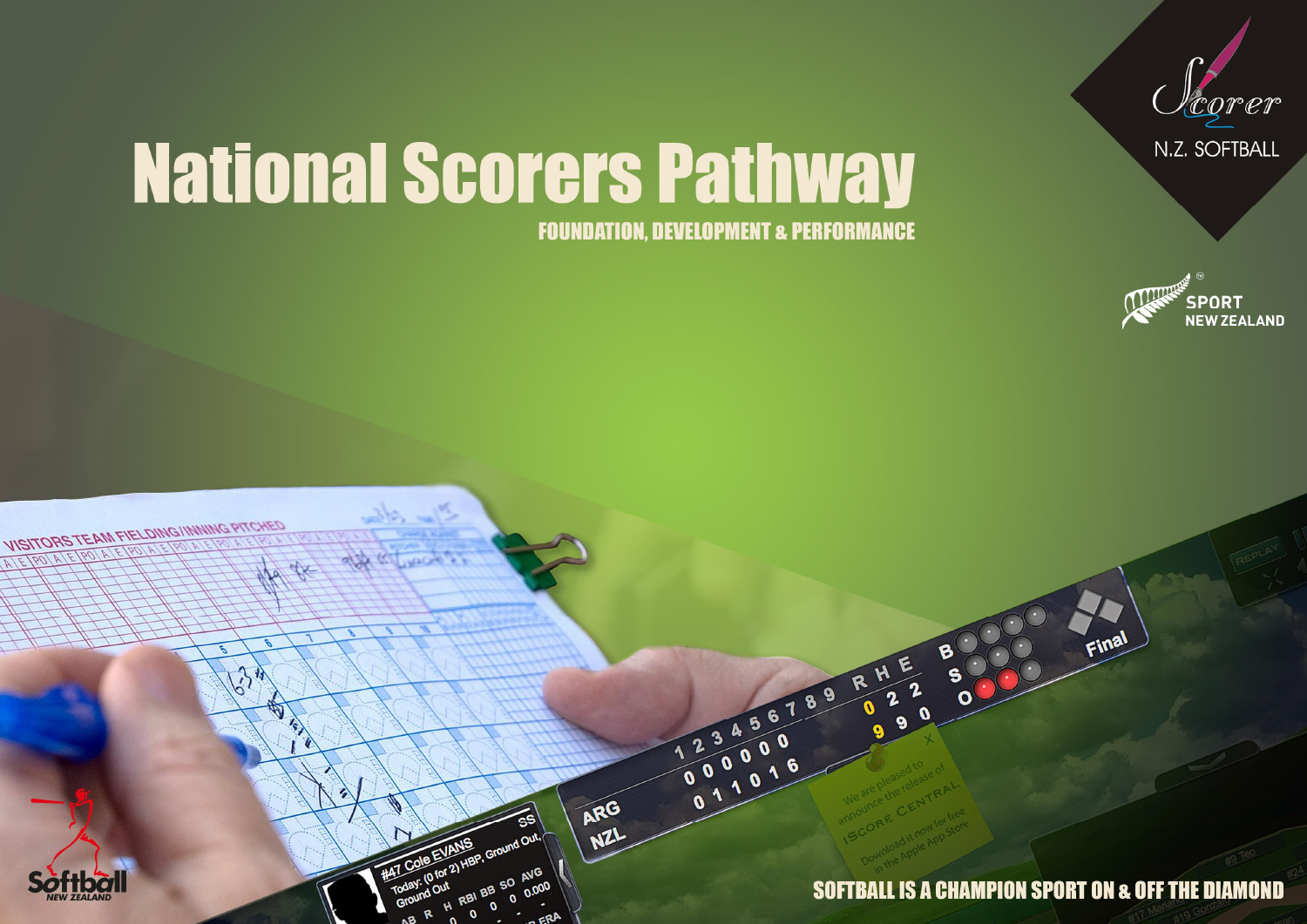# **CONTENTS**

| 6 |
|---|
| 9 |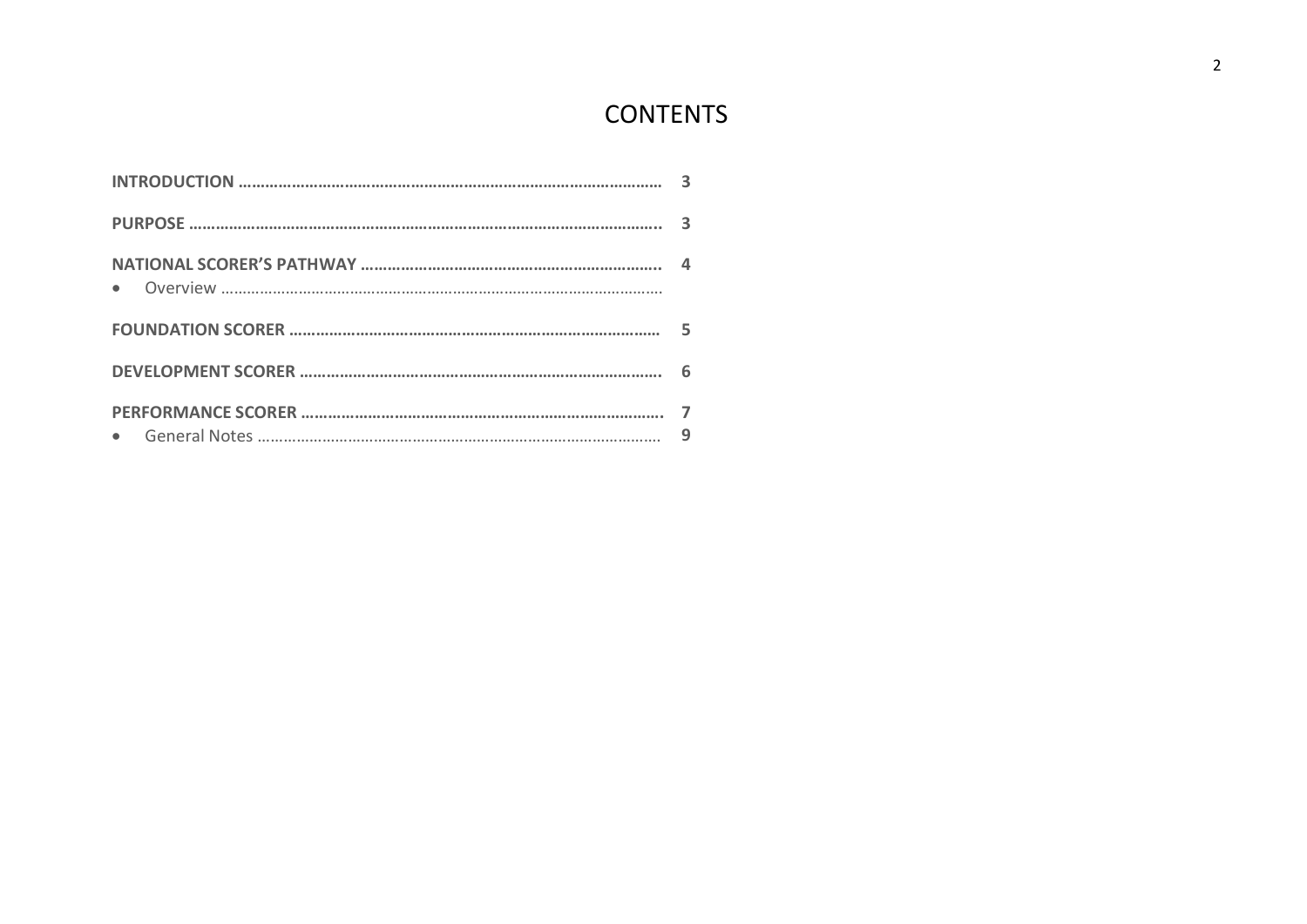## INTRODUCTION

The National Scorer's Pathway provides a development pathway from being able to score at a youth softball game to officiating at a WBSC–SD World Championship.

It is the role of the scorer to record the game and provide provision of timely, accurate statistics for umpires and teams of all ages and levels.

Scorers need to be able to understand and score to the level of the game they are officiating, and just as importantly, be able to interact with umpires and coaches in a positive way.

Each stage aims to equip scorers with the knowledge and practical skills to score at the relevant level of competition. Progress through the grades within the pathway through a mixture of theory and practical assessment.

The pathway has been developed by the National Scorers Panel and aligns with the National Player and Coach Development Pathway. The rationale for the alignment is as follows:

- To provide the softball community and those entering softball a clear understanding of where they sit and how they can progress forward
- · To show that as a sport we are working together and heading in the same direction
- · To provide a consistent approach to the growth and development of our sport
- · To promote a pathway that coaches, players and scorers can identify, providing a greater understanding.

## Purpose

The purpose of the pathway is to increase the skilled numbers, expertise, competency and reputation of softball scorers in New Zealand by:

- · Encouraging people to undertake softball scoring
- · Improving the knowledge, competency and expertise of scorers
- Providing structured pathways of development for scorers
- · Create opportunities for scorers to progress
- · Encouraging, supporting and working towards equal consideration and opportunities for training and accreditations
- · Promote uniform methodology and techniques of scoring practices.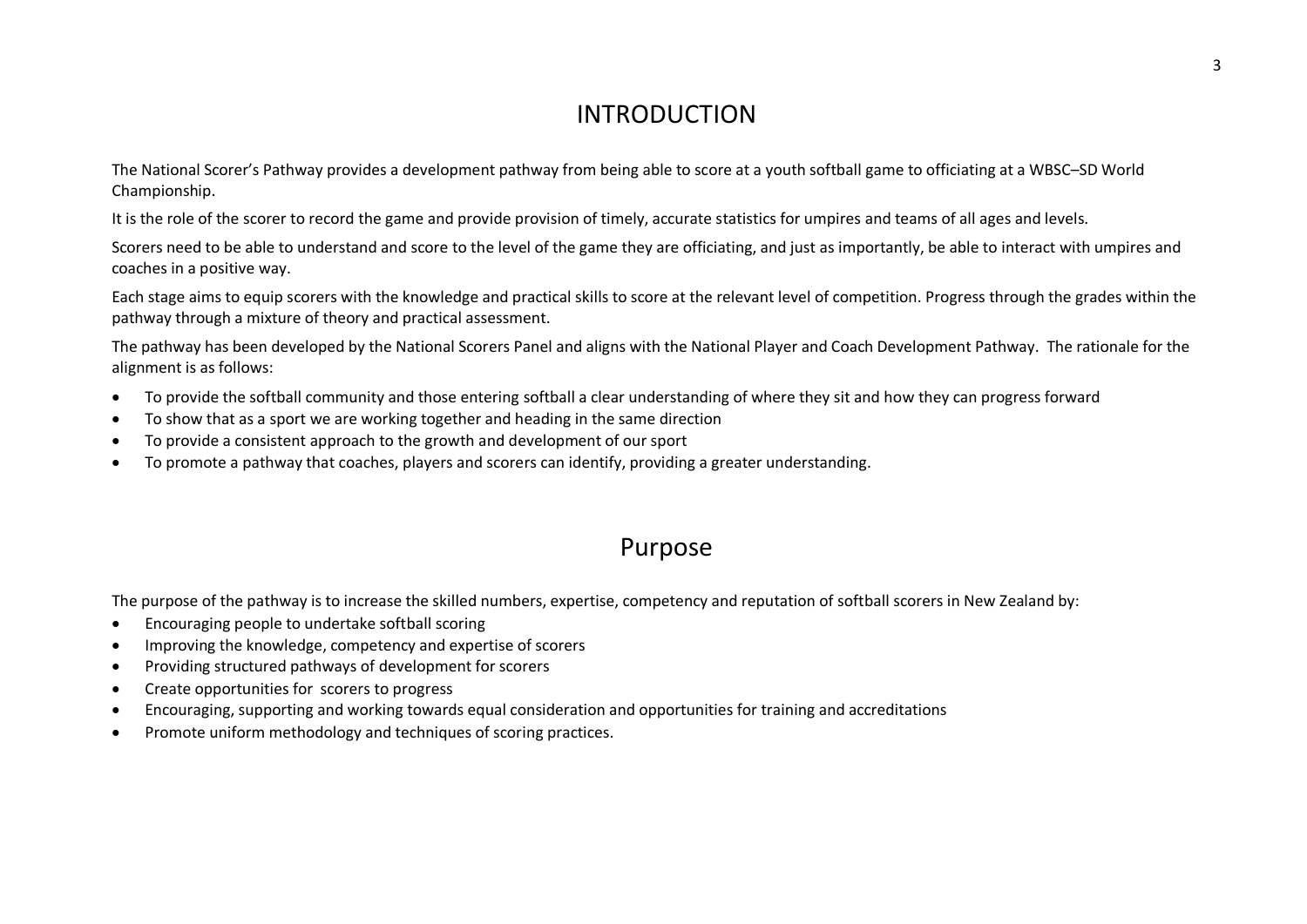## SOFTBALL NZ SCORER'S PATHWAY



#### **OVERVIEW**

- · The diagram illustrates the national pathway with development stages at each level; Community, Development and Performance.
- · Scorers can develop through the stages of each level (horizontal development) and are then eligible to progress to the next level (vertical development).
- · A scorer may choose to remain at one level and continue their development to be the best scorer they can be at that level.
- · A scorer may aspire to develop up through the levels with the aim of officiating at New Zealand national tournaments and ultimately at WBSC-SD World Championship.
- · The details of each stage and how to complete it are outlined in the following sections.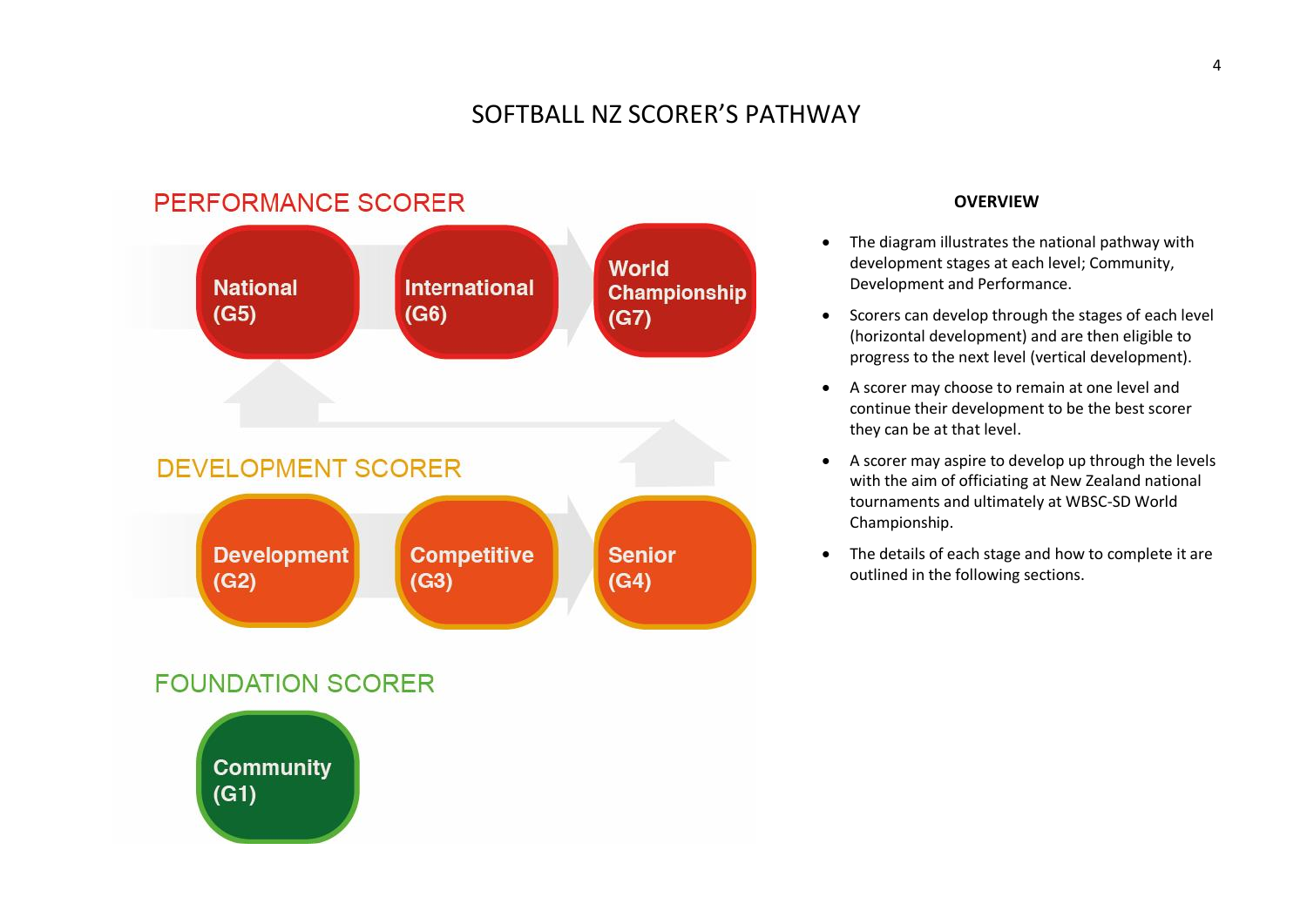## FOUNDATION SCORER

Foundation is designed to assist the new scorer at the entry and Community level. It covers basic yet important information to help the scorer understand the fundamentals of scoring a game of softball, some of these areas include:

- · Know where the bases are in relation to the diamond
- · Draw the base advances of each player
- · Mark the Outs using numbers
- · Keep track of who is hitting and where they are on the bases
- · Beginners Basic Fundamentals
- · Understand the position numbers on the field
- · Understand what a Force Play is
- · Mark where the batter hit the ball
- · Record the score after each innings
- · Follow the Learners Plate

| <b>Accreditation</b> |     | <b>Targeted Audience</b>   | <b>Outline / Comment</b>                              |
|----------------------|-----|----------------------------|-------------------------------------------------------|
| Grade 1              | N/A | Open grade softball, U13+. | Scorer active at entry level and open grade softball. |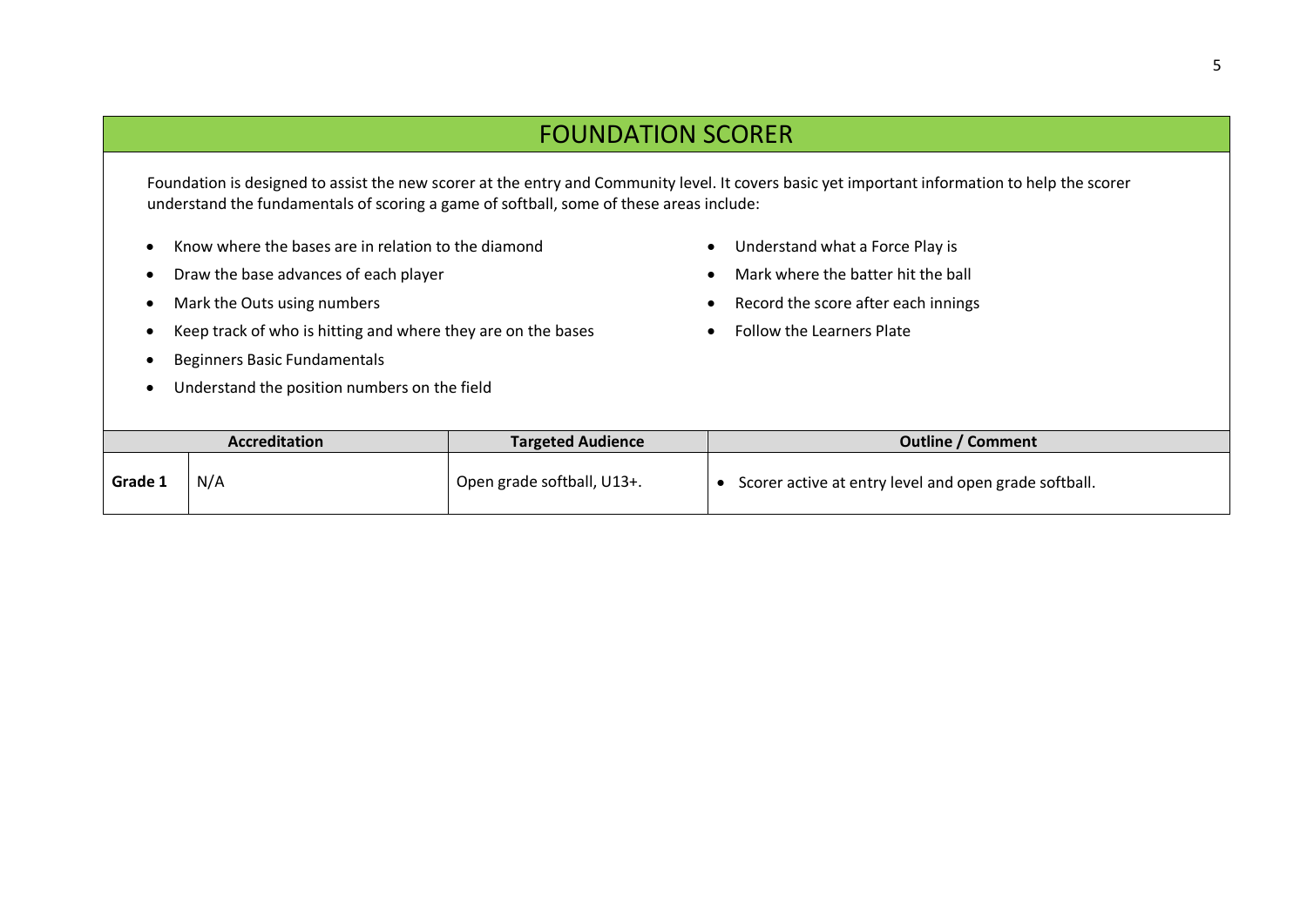## DEVELOPMENT SCORER

Development is designed to introduce and provide the scorer opportunities through the national scoring accreditation system.

This level incorporates three stages; Development, Competitive and Senior. The stages encompass Grades 2, 3 and 4 and are assessed through theory and practical examinations.

The Development Scorer will cover various levels of the game commencing with national school tournaments and progressing through to the Open Men's and Women's Club tournaments. Topics covered through Development Scorer are:

- · Use Scoring Symbols and Methods for a more advanced way of scoring
- · Analysing a game
- · Produce statistics for Coaches, Players and Administrators.

| <b>Accreditation</b> |                                                                 | <b>Targeted Audience</b>                                                      | <b>Outline / Comment</b>                                                                                                                                                                           |
|----------------------|-----------------------------------------------------------------|-------------------------------------------------------------------------------|----------------------------------------------------------------------------------------------------------------------------------------------------------------------------------------------------|
| Grade 2              | New Zealand Theory Examination                                  | National age grade, School and<br>Open Clubs tournaments.                     | Theory examination must have been passed within the<br>previous 5 years.                                                                                                                           |
| Grade 3              | New Zealand Theory & Qualifying<br><b>Practical Examination</b> | National age grade, School and<br>Open Clubs tournaments.                     | Theory & Qualifying Practical Examination must have been<br>passed within the previous 5 years.                                                                                                    |
| Grade 4              | New Zealand Badge Practical<br>Examination                      | Senior softball, National age<br>grade, School and Open Clubs<br>tournaments. | Theory & Qualifying Practical Examination must have been<br>passed within the previous 5 years.<br>Active Scorer who attends National Tournaments Regularly as<br>either a Team Scorer or Official |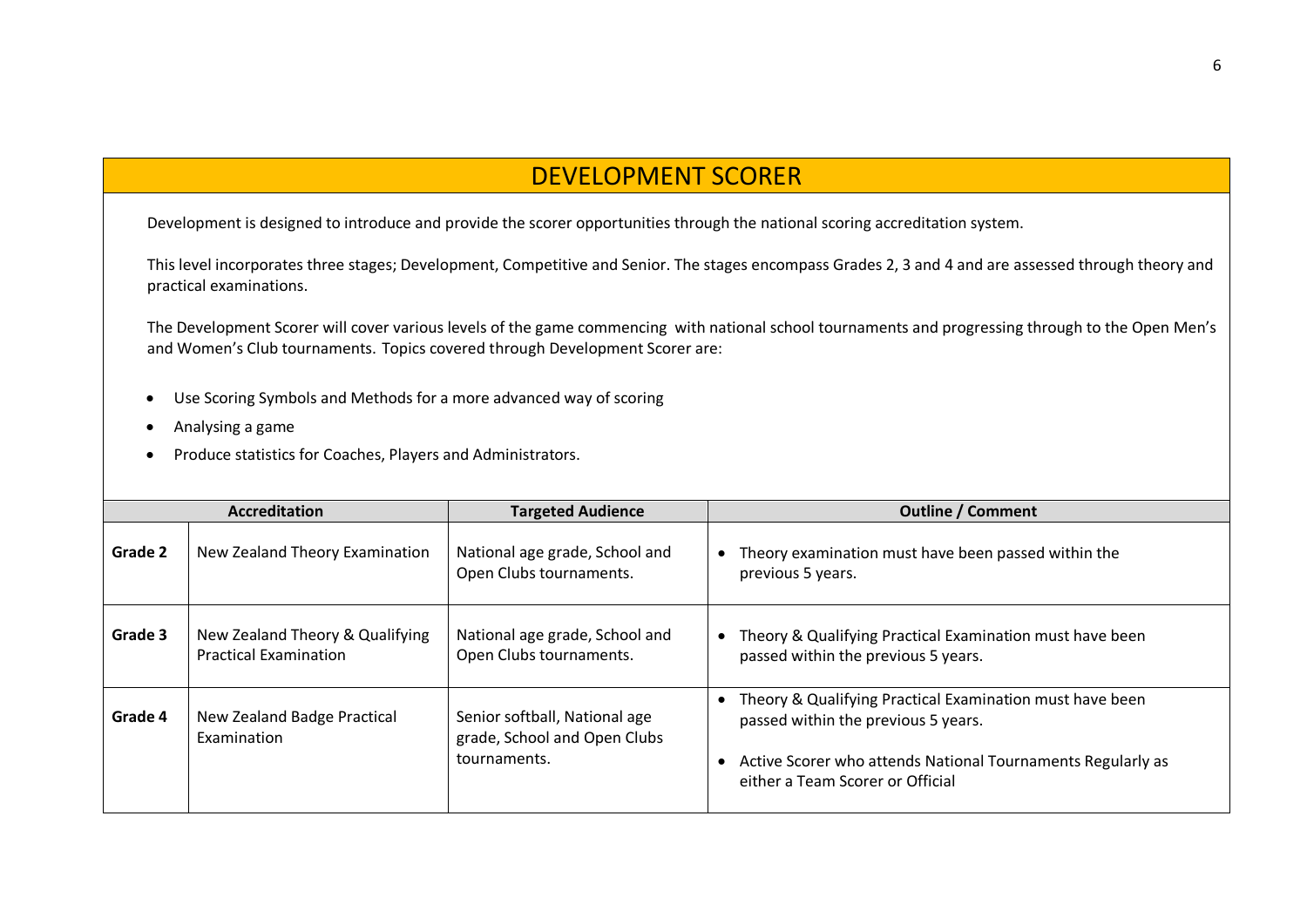## PERFORMANCE SCORER

Performance is designed to prepare the scorer for the highest forms of the game.

Scorers who are deemed suitable candidates can be nominated for international tours and WBSC-SD World Championships.

This level incorporates three stages; National, International and World Championships. Scorers will work their way through Grades 5, 6 and 7, be an active New Zealand badge holder and capable of being a Tournament Chief Scorer and Tournament Statistician.

Key competencies of the Scorer at the Performance level include:

- · Active Team or Official Scorer
- · Maintain a High Level of Scoring
- Able to work with High Performance Coaches and Players
- · Be consistent with SNZ Scorers method of scoring.

| <b>Accreditation</b> |                                                                   | <b>Targeted Audience</b>                                                      | <b>Outline / Comment</b>                                                                                                                                                                                                                                                                                                                                                                                                                                                                                                                                                   |
|----------------------|-------------------------------------------------------------------|-------------------------------------------------------------------------------|----------------------------------------------------------------------------------------------------------------------------------------------------------------------------------------------------------------------------------------------------------------------------------------------------------------------------------------------------------------------------------------------------------------------------------------------------------------------------------------------------------------------------------------------------------------------------|
| Grade 5              | Promotion and retainment to this<br>level is based on assessment. | Senior softball, National age<br>grade, School and Open Clubs<br>tournaments. | Eligible as Chief Scorer for National age grade, School and Open<br>Clubs tournaments.<br>Active scorers who hold a NZ Badge, regularly attend<br>tournaments in an Official Scoring capacity or as a Team Scorer.<br>They must maintain at least the standard for a Badge Pass.<br><b>Guidelines:</b><br>Scorers will be assessed to attain this grade based on reports<br>$\bullet$<br>from Tournament Chief Scorers and Local Association Activity<br>Reports.<br>Generally have held NZ Badge for about 3 years.<br>Passed a Refresher Theory within the past 3 years. |
| Grade 6              | Promotion and retainment to this                                  | NFC, International tour, WBSC -                                               | Eligible as Chief Scorer for National age grade, School and Open<br>$\bullet$                                                                                                                                                                                                                                                                                                                                                                                                                                                                                              |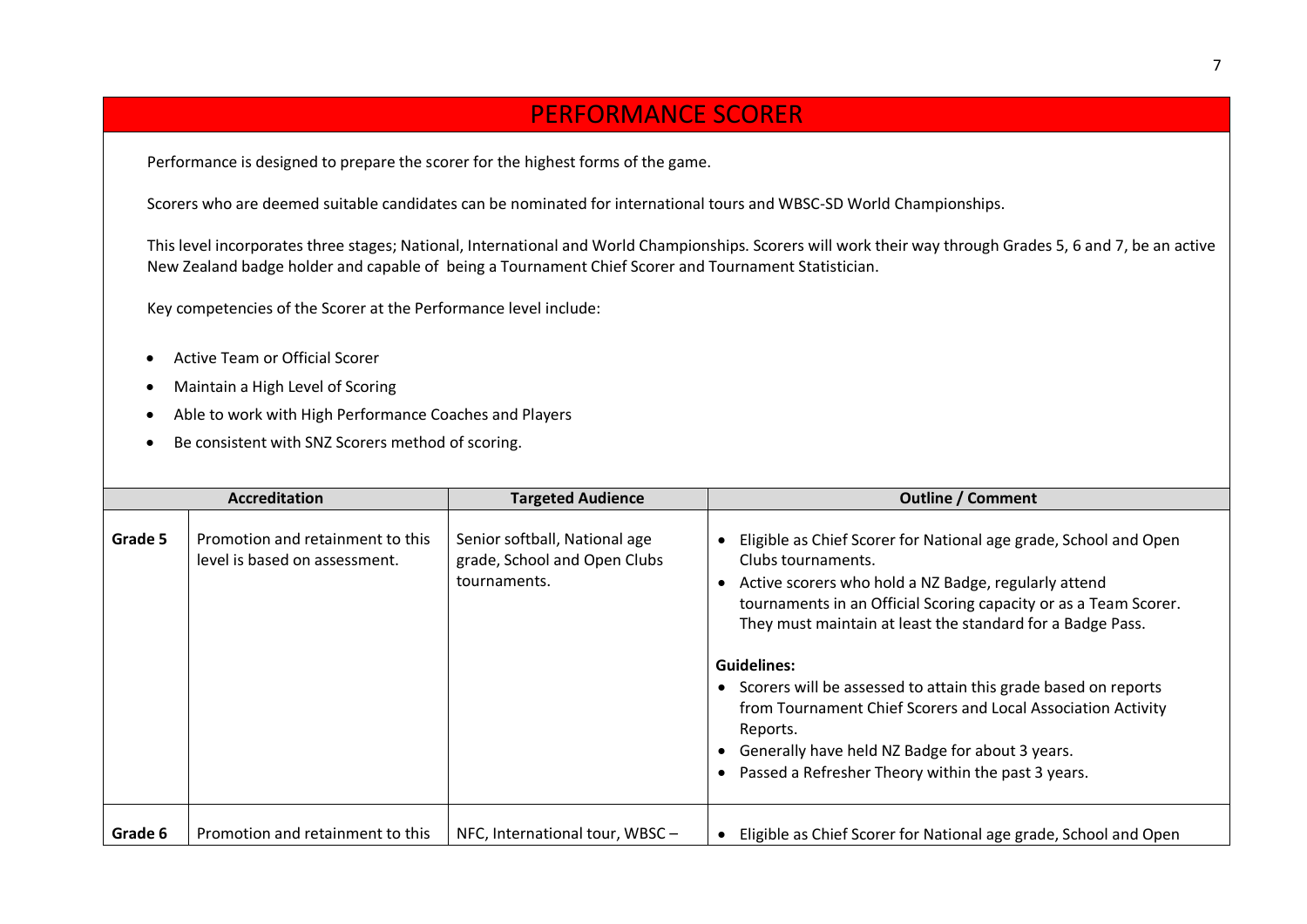|         | level is based on assessment.                                                               | <b>Softball Division World</b><br>Championships           | Clubs tournaments.<br>Active NZ Badge Holders who regularly attend tournaments in<br>an Official Scoring Capacity or as a Team Scorer. Grade 5+ must<br>be maintained.<br><b>Guidelines:</b><br>• Must have been a Tournament or Association Chief Scorer or<br>Statistician and be capable of performing both roles effectively.<br>Passed a Refresher Theory within the past 3 years.<br>$\bullet$                                                                                                                                                                                                                                                                                                                                                                                                                                                                      |
|---------|---------------------------------------------------------------------------------------------|-----------------------------------------------------------|---------------------------------------------------------------------------------------------------------------------------------------------------------------------------------------------------------------------------------------------------------------------------------------------------------------------------------------------------------------------------------------------------------------------------------------------------------------------------------------------------------------------------------------------------------------------------------------------------------------------------------------------------------------------------------------------------------------------------------------------------------------------------------------------------------------------------------------------------------------------------|
| Grade 7 | Promotion and attainment is<br>assessed on ability, involvement<br>and personal attributes. | NFC, International tour, WBSC-<br>SD World Championships. | Eligible as Chief Scorer for National age grade, School and Open<br>Clubs tournaments.<br>• Active NZ Badge Holders who regularly attend tournaments in an<br>Official Scoring Capacity or as a Team Scorer. Grade 6+ must be<br>maintained.<br><b>Guidelines:</b><br>Be capable of performing full duties of the following:<br>1. Team and Official Scorer<br>2. Tournament Chief Scorer.<br>3. Tournament Statistician.<br>4. Examiner of scorers obtaining their badge.<br>Must be prepared to perform any of these roles if required.<br>• Passed a Refresher Theory within the past 3 years.<br>Attain a pass in a NZ Umpires Theory Examination.<br>$\bullet$<br>Scorers who do not meet the new criteria and guidelines<br>introduced, i.e. attained a pass in the NZ Umpires Theory, will need<br>to meet these requirements within 3 years to retain this level. |